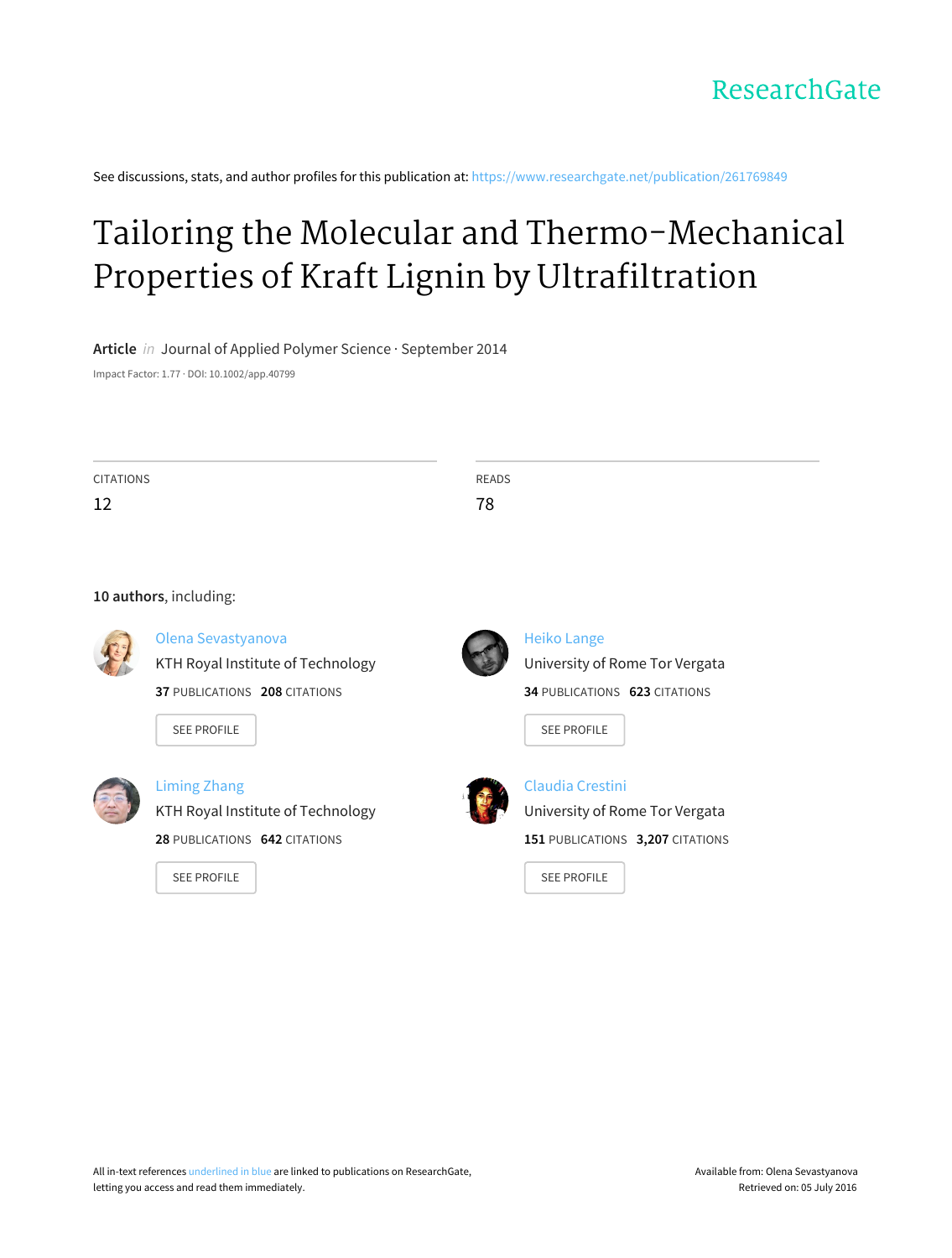

# Tailoring the Molecular and Thermo–Mechanical Properties of Kraft Lignin by Ultrafiltration

# Olena Sevastyanova,<sup>1</sup> Mikaela Helander,<sup>2</sup> Sudip Chowdhury,<sup>3</sup> Heiko Lange,<sup>4</sup> Helena Wedin,<sup>1</sup> Liming Zhang,<sup>1</sup> Monica Ek,<sup>1</sup> John F. Kadla,<sup>3</sup> Claudia Crestini,<sup>4</sup> Mikael E. Lindström<sup>1</sup>

1Department of Fibre and Polymer Technology, KTH Royal Institute of Technology, Stockholm SE-100 44, Sweden 2WWSC Wallenberg Wood Science Center, KTH Royal Institute of Technology, Stockholm and Chalmers University of Technology, Gothenburg, Sweden

<sup>3</sup>Faculty of Forestry, Biomaterials Chemistry, UBC University of British Columbia, Vancouver V6T 1Z4, British Columbia, Canada 4Department of Chemical Sciences and Technologies, University of Rome 'Tor Vergata', Rome 00133, Italy

Correspondence to: O. Sevastyanova (E -mail: olena@kth.se)

ABSTRACT: This study has shown that ultrafiltration allows the selective extraction from industrial black liquors of lignin fraction with specific thermo-mechanical properties, which can be matched to the intended end uses. Ultrafiltration resulted in the efficient fractionation of kraft lignin according to its molecular weight, with an accumulation of sulfur-containing compounds in the lowmolecular weight fractions. The obtained lignin samples had a varying quantities of functional groups, which correlated with their molecular weight with decreased molecular size, the lignin fractions had a higher amount of phenolic hydroxyl groups and fewer aliphatic hydroxyl groups. Depending on the molecular weight, glass-transition temperatures  $(T_g)$  between 70 and 170°C were obtained for lignin samples isolated from the same batch of black liquor, a tendency confirmed by two independent methods, DSC, and dynamic rheology (DMA). The Fox–Flory equation adequately described the relationship between the number average molecular masses  $(M_n)$  and  $T_s$ 's-irrespective of the method applied. DMA showed that low-molecular-weight lignin exhibits a good flow behavior as well as high-temperature crosslinking capability. Unfractionated and high molecular weight lignin  $(M_w > 5 \text{ kDa})$ , on the other hand, do not soften sufficiently and may require additional modifications for use in thermal processings where melt-flow is required as the first step.  $\odot$  2014 Wiley Periodicals, Inc. J. Appl. Polym. Sci. 2014, 131, 40799.

KEYWORDS: biopolymers and renewable polymers; crosslinking; glass transition; rheology; thermal properties

Received 24 September 2013; accepted 28 March 2014 DOI: 10.1002/app.40799

### **INTRODUCTION**

Biorefinery of forest-based products represents an emerging opportunity that may have a dramatic impact on future energy and material supplies, as well as on the forest industry itself.<sup>1</sup> The primary aim of modern integrated forest biorefineries is to produce high-value products, such as chemicals and biopolymers, while improving the efficiency and profitability of their core operations. The three major components of lignocellulosic materials are cellulose, hemicellulose, and lignin. Traditional pulp and paper processes, as well as most of the current biorefinery projects, concentrate on the utilization of cellulose and hemicellulose. Lignin, the second most abundant macromolecule in nature, is usually considered to be a low-value residue and is simply burnt for the production of process steam and energy; for an all-encompassing biorefinery concept; however, the value-adding utilization of lignin is critical.2

A major concern in utilizing lignin for the production of materials with consistent properties lies in the structural inhomogeneity of lignin itself. Lignin structure and properties vary depending on the wood species, the industrial processes utilized to isolate it, etc.<sup>3</sup> Kraft lignin is generated in an amount of  $\sim$  50 million tons per year as a by-product in the sulfate  $(kraft)$  wood-pulping process.<sup>4</sup> During pulping, around 90– 95% of the lignin contained in the wood is degraded and dissolved in the aqueous solution of sodium hydroxide and sodium sulfide together with carbohydrate degradation products forming black liquor. Lignin is degraded into fragments of different molecular weights, which are soluble in alkaline solution.<sup>5</sup>

This article was published online on 21 April 2014. An error was subsequently identified. This notice is included in the online and print versions to indicate that both have been corrected 21 May 2014.

 $\odot$  2014 Wiley Periodicals, Inc.

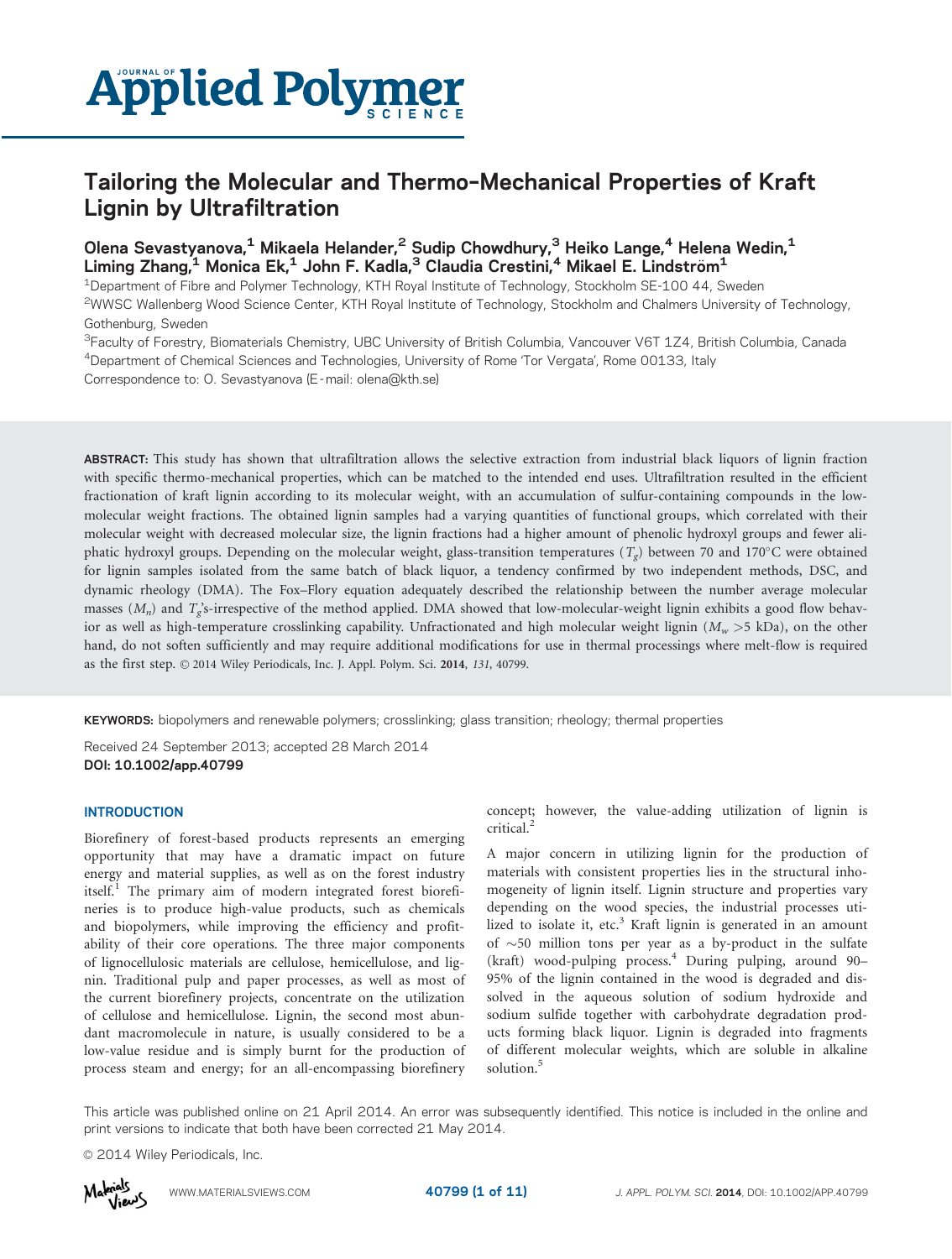Commercially, kraft lignin plays a vital role in pulp and paper manufacturing as a part of the chemical recovery process. The chemical recovery boiler of a kraft pulp mill is its largest investment; however, it is often the bottleneck in production. Lignin accounts for about 35% of the total dry solids of the black liquor and is also the main contributor to its heat value. Since the capacity of the recovery boiler is often limited by the heat load, the throughput of black liquor cannot be increased. In chemical pulp mills, where the recovery boiler is a bottleneck for increased production of fiber, lignin can, however, be extracted and used as external fuel or in more advanced polymeric applications. $6-10$ 

Kraft lignin has several characteristic features that distinguish it from native lignin and other technical lignins: it contains a larger amount of phenolic groups due to the extensive cleavage of  $\beta$ -aryl bonds during kraft pulping, and some biphenyl units, as well as other condensed structures as a result of the severe cooking conditions.<sup>11</sup> The weight-average molecular weight of kraft lignin obtained from black liquor can vary from about 600 to  $180,000$  Da.<sup>12</sup> Consequently, the main limitation for the use of kraft lignin in value-added applications is its poor quality with respect to its non-homogeneous molecular weight distribution, the impurities originating from both the wood itself and process elements, and the varying amount of functional groups, resulting in reactivity differences.

Molecular mass is the key parameter affecting the reactivity and thermo-mechanical behavior of lignin, and fractionation is therefore a necessary step in order to obtain lignin with a narrow distribution of properties. $13-15$  Different methods have been suggested to fractionate lignin, including successive extraction with organic solvents,<sup>12,16</sup> selective precipitation,<sup>17-19</sup> and ultrafiltration.<sup>20–25</sup> Toledano et al.<sup>24</sup> have shown in their comparative study that ultrafiltration gives the best results, as the lignin obtained is less contaminated with hemicelluloses. Ultrafiltration also allows a more efficient control of the molecular mass distribution of the lignin by the choice of suitable membrane cut-offs. These are important prerequisites with respect to the application of lignin in the polymeric field, and especially for the use of lignin as a precursor for carbon fiber production.<sup>26–28</sup> It has been stated that ultrafiltration is economically feasible on an industrial scale.<sup>29</sup> A further major advantage of this method for the separation and fractionation of kraft lignin is the possibility to withdraw and use the black liquor at any position in the mill process without the need for pH or temperature adjustment.

By systematically characterizing the fractions obtained using the ultrafiltration approach, by investigation of lignin macromolecular properties, determination of key functional groups, as well as thermo-mechanical properties and reactivity, a technological platform for the targeted isolation of lignin fractions exhibiting the tailored properties necessary for specific applications can be developed. To the best of our knowledge, no systematic study has been performed so far to investigate the suitability of the ultrafiltration technique as a means for isolating fractions of technical kraft lignin with controlled thermo-mechanical properties.

In the present study, we have isolated lignin fractions with narrow molecular weight distributions by ultrafiltration of indus-



Figure 1. Experimental scheme for the fractionation and isolation of lignin fractions from industrial black liquor by ultrafiltration.

trial softwood weak black liquor, using membranes with molecular weight (MW) cut-offs of 1, 5, and 10 kDa. Detailed investigations of the composition, molecular weight, functional groups, as well as thermal and viscoelastic properties have been carried out for each lignin sample to investigate the efficiency of the ultrafiltration method for the fractionation of kraft lignin and to evaluate the potential of various lignin fractions for advanced polymeric applications, in particular for those where the melt-flow is required as the first step.

## MATERIALS

Industrial softwood weak kraft black liquor was kindly supplied by the pulp and paper mill Billerud Gruvön, Sweden. The weak black liquor was taken prior to the evaporators. The pH was  $>13$  and the solids content was  $\sim$ 17.6%. The liquor was used without pH adjustment.

#### **METHODS**

#### Ultrafiltration

Cross-flow filtration (or ultrafiltration, UF) was performed with pilot-scale membrane equipment. The system consists of a 30 L tank equipped with a stirrer, a heating element, a gear pump, and a membrane unit Kerasep<sup>TM</sup> (Novasep, Pompay, France). The membranes used in the study were ceramic membranes made of  $\text{TiO}_2$  and  $\text{ZrO}_2$  with a surface area of 816 cm<sup>2</sup>, suitable for the filtration of solutions with pH values between 0 and 14 at high pressures and high temperatures. Two membranes with 1 and 5 kDa cut-offs were used. All experiments were carried out with a total recirculation of the black liquor. The temperature range was 40–65 $^{\circ}$ C, the trans-membrane pressure was  $\sim$ 3.5 bar and the pump velocity was 18.3 L/min. For the 10 kDa separation, a bench-scale solvent-resistant stirred cell with working volumes of 10–300 mL and a regenerated cellulose membrane with Mw cut-off 10 kDa from Millipore were used. The pressure was 0.35 MPa and the filtration was run at room temperature.

A starting volume of 14 L of softwood weak black liquor was processed according to the scheme shown in Figure 1. In the first step, the pilot system equipped with a ceramic membrane having a 5 kDa cut-off was used for ultra-filtration of the black liquor,

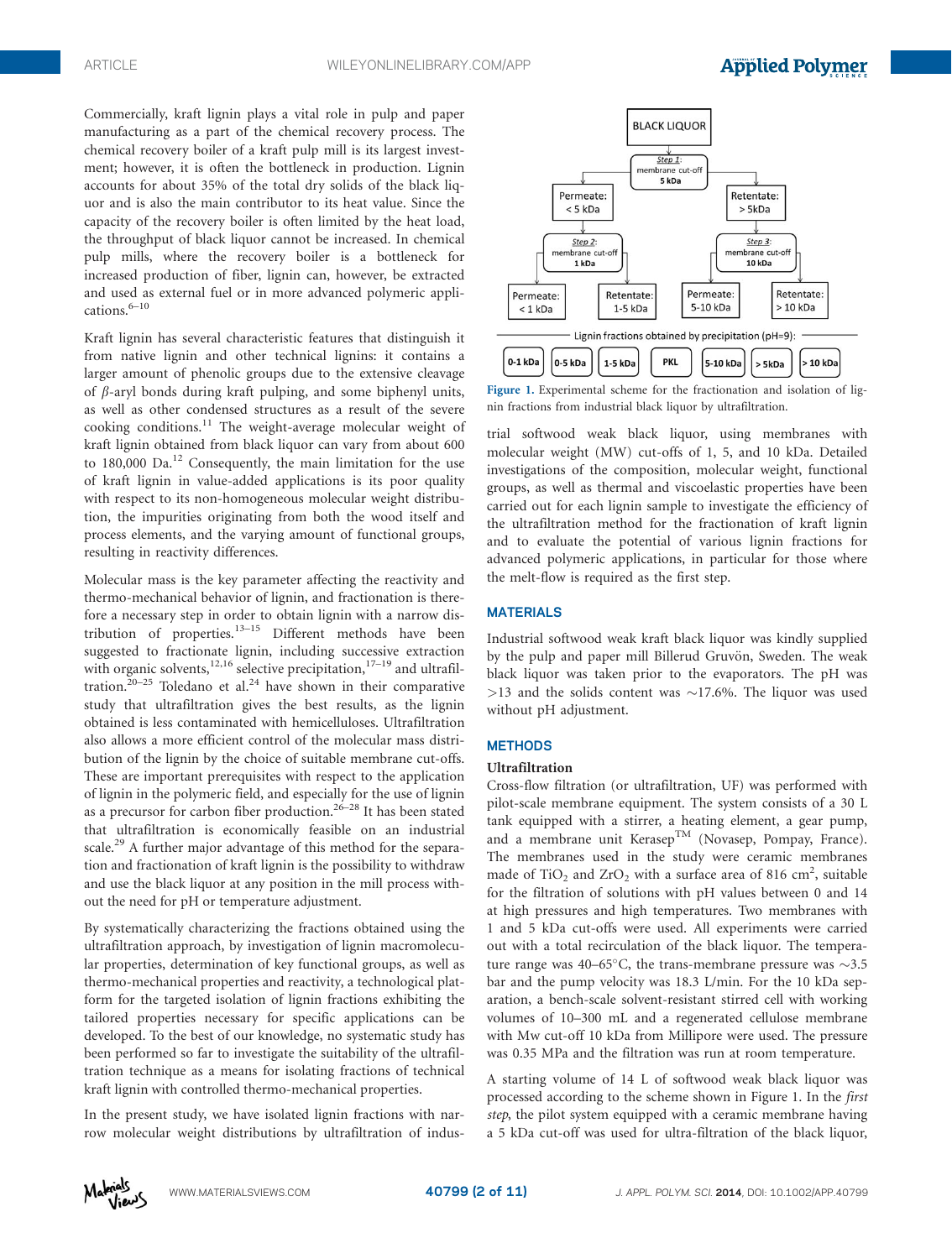which resulted in a volume reduction (VR) of about 0.7 (i.e., permeate volume divided by initial feed volume) and a volume reduction factor (VRF) of 3.5 (i.e., initial feed volume divided by the retentate volume). In the second step, the permeate from the first step was further fractionated using a ceramic membrane with a 1 kDa cut-off, which resulted in a VR of about 0.6 corresponding to a VRF of 2.5. In the third step, the retentate from the first step was further fractionated in a stirred cell with a membrane having a 10 kDa cut-off, which resulted in a VR of about 0.7 and a VRF of 3.2. In total, six liquid samples were obtained in addition to the original weak black liquor. All the samples were stored at 4°C prior to lignin isolation.

## Lignin Isolation and Purification

Lignin samples were precipitated by acidifying the corresponding liquors to pH 9 with 6 M sulfuric acid. The high molecular weight liquors (>5 kDa) were heated to 70°C. The low molecular weight fractions (<5 kDa) were precipitated following in general the procedure of Helander et al.<sup>25</sup> Prior to NMR analysis, lignin samples were further purified by consecutive extraction with toluene and pentane. In total, seven lignin samples were obtained, including a lignin directly precipitated from the original weak black liquor (PKL). The different fractions are referred to as PKL (unfractionated lignin), >10 kDa, >5 kDa, 5–10 kDa, 0–5 kDa, 1–5 kDa, and 0–1 kDa (Figure 1).

In ultrafiltration, the separation of solutes is defined by the molecular weight cut-off of the membrane used. The yield of specific fractions, thus, will depend on the type of the black liquors: on the amounts of high and low molecular weight kraft lignin present it. Since the yield of the material separated by UF do not correlate with molecular weight cut-offs of membranes, the yields of lignin fractions were not recorded in this study. Instead, focus was placed on the correlation between the MW cut-offs of membranes and the molecular weight of lignin fractions, their composition, structure, and properties.7,8,21,23,24

#### Chemical Composition of Lignin Samples

The solids content was determined using an infrared dryer balance PM460 (Mettler, Switzerland). The ash content was determined according to the ISO 1762. Elemental analysis (C, H, N, and S) was performed using 1–3 mg samples dried in a vacuum oven at 40°C for 48 h, using a Flash EA 1112, Thermo Finnigan, USA elemental analyzer (external service provided by the Elemental Analysis Unit of the Santiago de Compostela University, USC, Santiago de Compostela, Spain). Klason lignin and carbohydrate analyses were performed according to TAPPI 222 om-02 and SCAN-CM 71:09. The sugar content was determined by an ion exchange chromatography (IC) with a Dionex ICS3000, using a pulsed amperometric detector, a PA1 column (Dionex, Stockholm, Sweden), injection volume 10  $\mu$ L and a flow rate of 1 mL/min. Carbohydrate standards used for calibration were arabinose, galactose, glucose, xylose, and mannose (Sigma-Aldrich, St. Louis, MO). The acid-soluble lignin content was determined according to Dence,<sup>30</sup> where the acid-soluble lignin was analyzed with Shimdazu dual beam UV-2550 UV/VIS spectrophotometer (Kyoto, Japan) using quartz cuvettes. Acidsoluble lignin concentrations were determined using a lignin extinction coefficient (absorptivity) of 128 L/g·cm.<sup>31</sup>

# Determination of Molecular Weight by Gel-Permeation Chromatography

Molecular weight properties, such as the weight-average molecular weight  $(M_w)$ , the number-average molecular weight  $(M_n)$ , and the polydispersity index (PDI) of the isolated lignin fractions were determined by gel-permeation chromatography (GPC) according to Guerra et al. $32$  All samples were acetobrominated prior to analysis: a 5 mg sample was stirred for 2 h at room temperature in 1 mL of a 9/1  $(v/v)$  mixture of glacial acetic acid and neat acetyl bromide before surplus reagents were removed rapidly in vacuo. The residue was dissolved in 1 mL of HPLC grade tetrahydrofuran (THF), and the resulting solution filtered through a 5  $\mu$ m syringe filter to remove any eventually remaining solids. A 25  $\mu$ L aliquot was injected into a 20  $\mu$ L sample loop. GPC analysis was performed using a Shimadzu instrument consisting of a controller unit (CBM-20A), a pumping unit (LC 20AT), a degasser unit (DGU-20A3), and a diode array detector (SPD-M20A); the instrumental set-up was controlled using the Shimadzu LC solution software package (Version 1.24 SP1). Two analytical GPC columns (each 7.5  $\times$  30 mm) were connected in series for analyses: Agilent PL-gel 5  $\mu$ m, 500 A, followed by Agilent PL-gel 5  $\mu$ m, 1000 A. HPLC-grade THF was used as solvent for sample preparation and GPC analyses. The flow rate was kept constant at 0.5 mL/min during the analyses, and the UV signal was recorded for 60 min. Calibration was performed using polystyrene beads with molecular weights of 50,400, 21,000, 7200, 2960, 1270, and 580 Da. The final analysis of each sample was performed using the intensities of the UV signal at 280 nm employing a MS-Excel-based table calculation.

# Functional Group Analysis by Quantitative <sup>31</sup>P NMR

Phosphorus-31 Nuclear Magnetic Resonance (<sup>31</sup>P NMR) analysis with 90° pulse angle, an inverse gated proton decoupling, and a delay time of 10 s was used for the identification and quantification of hydroxyl and carboxyl groups. Prior to analysis, a 20–25 mg sample of the respective lignin fraction was functionalized using 2-chloro-4,4,5,5-tetramethyl-1,3,2 dioxaphospholane in a 1/1.6 mixture  $(\sqrt{v})$  of CDCl<sub>3</sub> and pyridine for 2 h at room temperature.<sup>33</sup>

# Thermal Analysis and Dynamic Rheology

Thermo-gravimetric analysis (TGA) was performed using a TA Instruments Q500 TGA. The decomposition temperature  $(T_d)$ was determined by heating the samples from  $25$  to  $500^{\circ}$ C at a heating rate of  $10^{\circ}$ C/min under a dry nitrogen (N<sub>2</sub>) atmosphere. The  $T_d$  of each sample was reported as the temperature at which there was a 5% weight loss. The glass transition temperature  $(T_e)$  was determined using a TA Instrument Q1000 DSC at a scan rate of 10°C/min over a temperature range from 0°C to 180-250°C (depending on the specimen). All measurements were made using 2–3 mg samples placed in aluminum hermetic pans under a nitrogen atmosphere.  $T_{\sigma}$  was recorded at the midpoint temperature of the heat capacity transition of the second heating run. The results for each sample were reported as the average of 3 runs.

Viscoelastic responses of selected lignin samples were analyzed using a TA Instruments AR2000 dynamic torsional rheometer

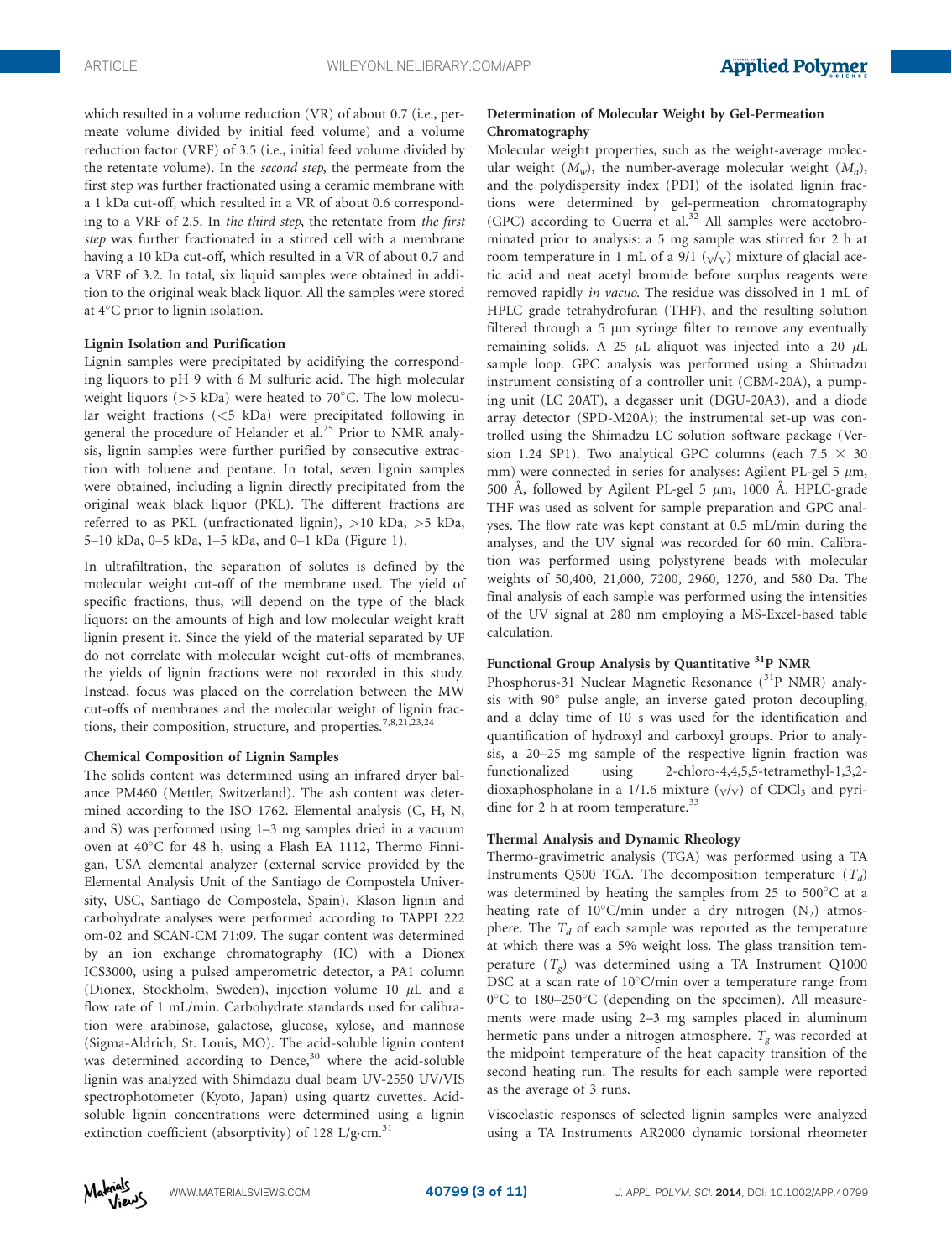

Figure 2. Molecular weight distribution curves obtained by GPC analysis for lignin fractions obtained by ultrafiltration of industrial black liquor. GPC measurements were performed using acetobrominated samples.

in the compression torsion mode. Details of this technique, and its advantages and limitations are described elsewhere.<sup>34</sup> About 0.1 g of dry lignin powder was loaded between two parallel plates of 25 mm in diameter and dynamically strained (0.1% strain, 1 Hz frequency) with increasing temperature at a rate of 3°C/min. Temperature-dependent viscoelastic responses were analyzed by sequential heat-cool-heat cycles as following: (1) heating from room temperature to 160-200°C (depending on the specimen), (2) cooling to room temperature, (3) heating to 250°C. All experiments were conducted in a dry  $N_2$  atmosphere. The glass transition temperature was determined as the peak maximum of the loss modulus  $(G'')$  for both heating steps.

#### RESULTS AND DISCUSSIONS

# Effect of Ultrafiltration on the Molecular Weight of Lignin Fractions

The efficiency of the ultrafiltration approach for fractionating lignin from the kraft black liquor and obtaining a material with specific characteristics was evaluated by studying the molecular weight properties of lignin fractions.

Over the years, several SEC/GPC procedures were examined and suggested for the determination of the molecular mass of lignin samples of various type and origins. $35-39$  In the recent Round Robin effort to standardize SEC analysis of technical lignins undertaken within the European thematic network "Eurolignin" it was shown that high-molecular-mass fractions of polydisperse lignins are the main source of intra- and interlaboratory variations.<sup>40</sup> Variations mainly resulted from the gel type used for separation, the eluent, the detection mode and the mode of analyzing. Incomplete solubility of lignin samples prior to GPC analysis was found to be a serious source of error. To reduce the variations, crosslinked polyvinyl styrene columns, THF as the mobile phase, and acetylation as the derivatization method were suggested, and it was recommended that the acetylation should be conducted over a period of 6 days (room temperature) to ensure complete dissolution.<sup>40</sup> In the present work, in order to investigate the efficiency of the fractionation of lignin samples obtained by ultrafiltration, we followed a GPC analysis using an acetobromination as derivatization procedure as suggested by Guerra et al.<sup>32</sup> The main advantage of this method is

the comparably short reaction period, which minimizes any structural alterations, and yields lignin derivatives that are highly soluble in THF. $41,42$  It has been shown that molecular masses observed when the acetobromination derivatization is used, which are comparable to those obtained with acetic anhydride in pyridine derivatization.<sup>42</sup>

The molecular weight distribution curve (Figure 2) for the 0–1 kD lignin sample had a number of peaks in the low molecular weight (MW) region, as shown in Figure 2b. The same peaks were found in the 1–5 kDa and 0–5 kDa samples, with lower relative intensities. The presence of these similar lignin fragments in both samples, albeit in different quantities, indicates that small amounts of low molecular weight fragments (monoand dimers) are present in the low molecular weight lignin fractions. A similar phenomenon was observed in the high molecular weight region: the chromatograms for the reference sample PKL and the two high-molecular weight samples, >5 kDa and >10 kDa, all showed a peak at the same position in a very high MW range (at around 50–60 kDa). These peaks may correspond to LCC complexes of very high molecular weight present in the lignin samples. These samples had a higher carbohydrate content, as shown in Table II and discussed below.

The  $M_{\nu}$ ,  $M_{\nu}$  and PDI for the acetobrominated lignin samples are shown in Table I and illustrate a quite efficient fractionation of lignin based on the molecular size. There is a clear decrease in weight-average molecular weight with decreasing molecular weight cut-offs of the membranes used for the fractionation. The  $M_w$  value seems to be in a good agreement with cut-offs of the membranes. Polydispersities of lignin fractions were reduced as a result of fractionation, indicating that ultrafiltration results in more homogeneous materials with narrower molecular weight distributions.

It is difficult to compare our results with data available in the literature due to the nature of the lignin samples<sup>3,4</sup> and the uncertainties related to the GPC analysis itself.<sup>40</sup> For unfractionated softwood kraft lignin, a  $M_w$  value of 39,000 was reported earlier.<sup>13</sup> Toledano et al.<sup>24</sup> reported an efficient fractionation of lignin using an ultrafiltration technique with ceramic

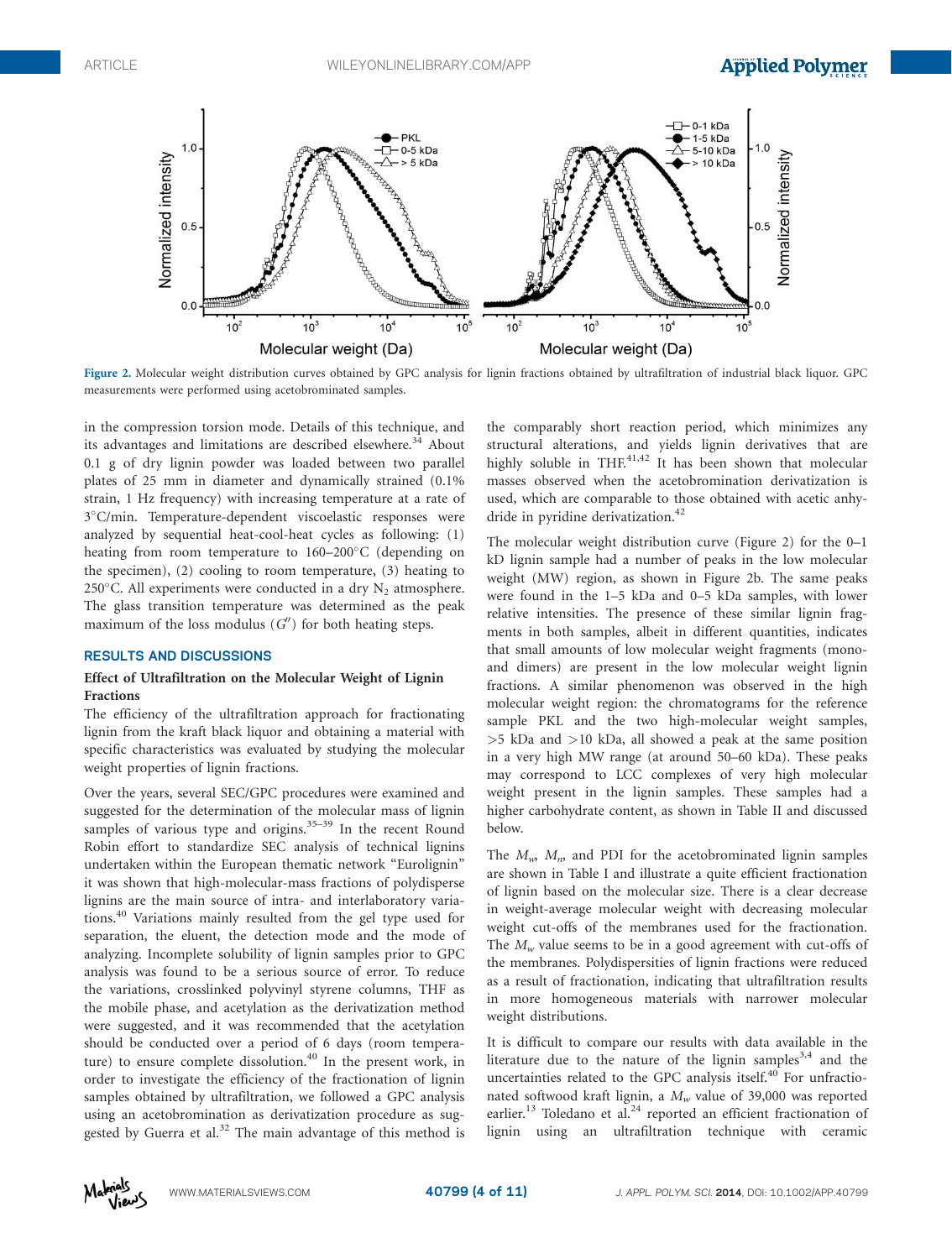Table I. Weight-Average  $(M_w)$ , Number-Average  $(M_n)$  Molecular Weights and Polydispersity Index (PDI) of Different Fractions Obtained by Ultrafiltration<sup>a</sup>

| Samples    | $M_{\nu\nu}$ | $M_{n}$ | PDI |
|------------|--------------|---------|-----|
| <b>PKL</b> | 20,200       | 5000    | 4.1 |
| >10        | 33,500       | 9500    | 3.5 |
| >5         | 28,200       | 8000    | 3.5 |
| $5 - 10$   | 4900         | 2300    | 22  |
| $1 - 5$    | 4700         | 2000    | 2.3 |
| $0 - 5$    | 4100         | 1700    | 24  |
| $() - 1$   | 2700         | 1200    | 21  |

<sup>a</sup>The molecular weights are relative values, related to polystyrene standards, and were obtained from GPC measurements of acetobrominated samples.

membranes of cut-offs 5, 10, and 15 kDa on black liquor from the pulping of Miscanthus sinensis. GPC data presented in that paper; however, report quite low  $M_w$  values for lignin fractions isolated with membranes having cut-offs of 10 and 15 kDa: 3500 and 6300 Da, respectively. This can be the result of a poor solubility of the lignin samples during the GPC analysis when acetylation was used as derivatization procedure.

## The Composition and the Chemical Structure of the Lignin Fractions

Beside the molecular weight characteristics of lignin, its purity and structure, i.e., the presence of reactive functional groups, are key factors determining the utility of lignin for value-added applications. In the present study, we used traditional Klason lignin and carbohydrate analyses, in combination with elemental analysis, to evaluate the purity of the lignin fractions obtained by ultrafiltration and subsequent precipitation with acid. The number of the various functional groups was determined using quantitative 31P NMR spectroscopy.

The compositions with respect to carbohydrates, Klason lignin, acid-soluble lignin, and inorganic impurities of the reference (PKL) and the fractionated lignin samples are shown in Table II.

All the samples have a low ash content, which indicates an acceptable acid wash. In general, the lignin materials obtained by ultrafiltration have a high purity with respect to carbohydrates, which is in good agreement with a previous study. $24$ 

Table II. Chemical Composition of PKL and Fractionated Lignin Samples

| Samples    | Carbohydrates<br>(%) | Klason<br>lignin (%) | Ash<br>(% ) | Acid-soluble<br>lignin (%) |
|------------|----------------------|----------------------|-------------|----------------------------|
| <b>PKL</b> | 17                   | 96.9                 | 0.1         | 2.0                        |
| >10        | 5.2                  | 94.4                 | 0.2         | 1.0                        |
| >5         | 3.4                  | 94.9                 | 0.5         | 1.2                        |
| $5 - 10$   | 0.3                  | 93.8                 | n/a         | 2.9                        |
| $1 - 5$    | 0.2                  | 97.8                 | 0.2         | 3.7                        |
| $0 - 5$    | 0.3                  | 94.3                 | 11          | 5.6                        |
| $0 - 1$    | O 1                  | 97.2                 | 2.2         | 57                         |

Only the high-molecular weight fractions, >10 kDa and >5 kDa, contain a noticeable amount of sugars, in the range of 3–5%. It is reasonable to assume that the carbohydrates detected are part of lignin-carbohydrate complexes (LCC). It has previously been reported that most of the lignin present in wood, and especially in the pulp, exists in form of LCC's with various types of hemicelluloses. $43,44$  During the kraft cooking, severely degraded low molecular weight fragments of the lignin macromolecule are dissolved in the pulping liquor.

As the ultra-filtration technique allows the fractionation of dissolved material based on its molecular weight, the fraction of molecular size  $>10$  kDa (for the industrial liquor investigated in this study) contains a large amount of carbohydrates. The 5–10 kDa lignin sample contains only traces of sugars, which means that contamination in the >5 kDa sample was due to the lignin material with a molecular weight greater than 10 kDa (Table I). As expected, low molecular weight lignin fractions contain larger proportions of acid-soluble lignin. This is in the agreement with previous studies.<sup>25</sup>

The Klason lignin analysis shows that the lignin fractions have high lignin content (Table II). Elemental analysis (Table III) shows; however, that the low MW lignin fractions 0–1 kDa and 0–5 kDa, respectively, contain 23–27% of sulfur, which coprecipitated with the lignin during acidic hydrolysis. It is not clear whether this sulfur comes from the cooking chemicals or was incorporated into the lignin molecules during the kraft cooking. Successive extraction with toluene and pentane removed most of the sulfur, giving lignin materials with sulfur contents in the range between 1.6 and 4.8%; a complete removal of sulfur; however, cannot be achieved in this way. Independent of the washing procedure, there is a trend towards high sulfur contents in lower molecular weight fractions (Table III).

<sup>31</sup>P NMR data (Table IV) show that the unfractionated lignin, PKL, has a high number of phenolic hydroxyl and aliphatic hydroxyl groups, which is a known feature of kraft lignins. A significant number of phenolic groups in technical kraft lignin provides high reactivity and thus makes the kraft lignin an attractive biopolymer for utilization in various applications. Ultrafiltration has shown; however, that kraft lignin in black liquor is nonhomogeneous not only with respect to its molecular size, but also with respect to the quantity of functional groups. With increasing molecular size, the different lignin fractions tend to exhibit an increasing number of aliphatic hydroxyl groups, and a decreasing amount of phenolic hydroxyl groups. The content of carboxylic groups was not affected by the fractionation, i.e., not dependent on the molecular size of the isolated lignin fractions. These observations are in accordance with the mechanism of lignin degradation during kraft cooking. The formation of low molecular weight fractions could be the result of a breakdown of the linkages during kraft cooking; more free phenolic groups—in relation to aliphatic hydroxyl groups—are present in these fractions. This could also be the reaction leading to higher amounts of sulfur with decreasing molecular weight of lignin. The high molecular weight lignin fractions, on the other hand, probably preserved more side chains and  $\beta$ -O-4 linkages, and hence exhibit less free phenolic and comparably

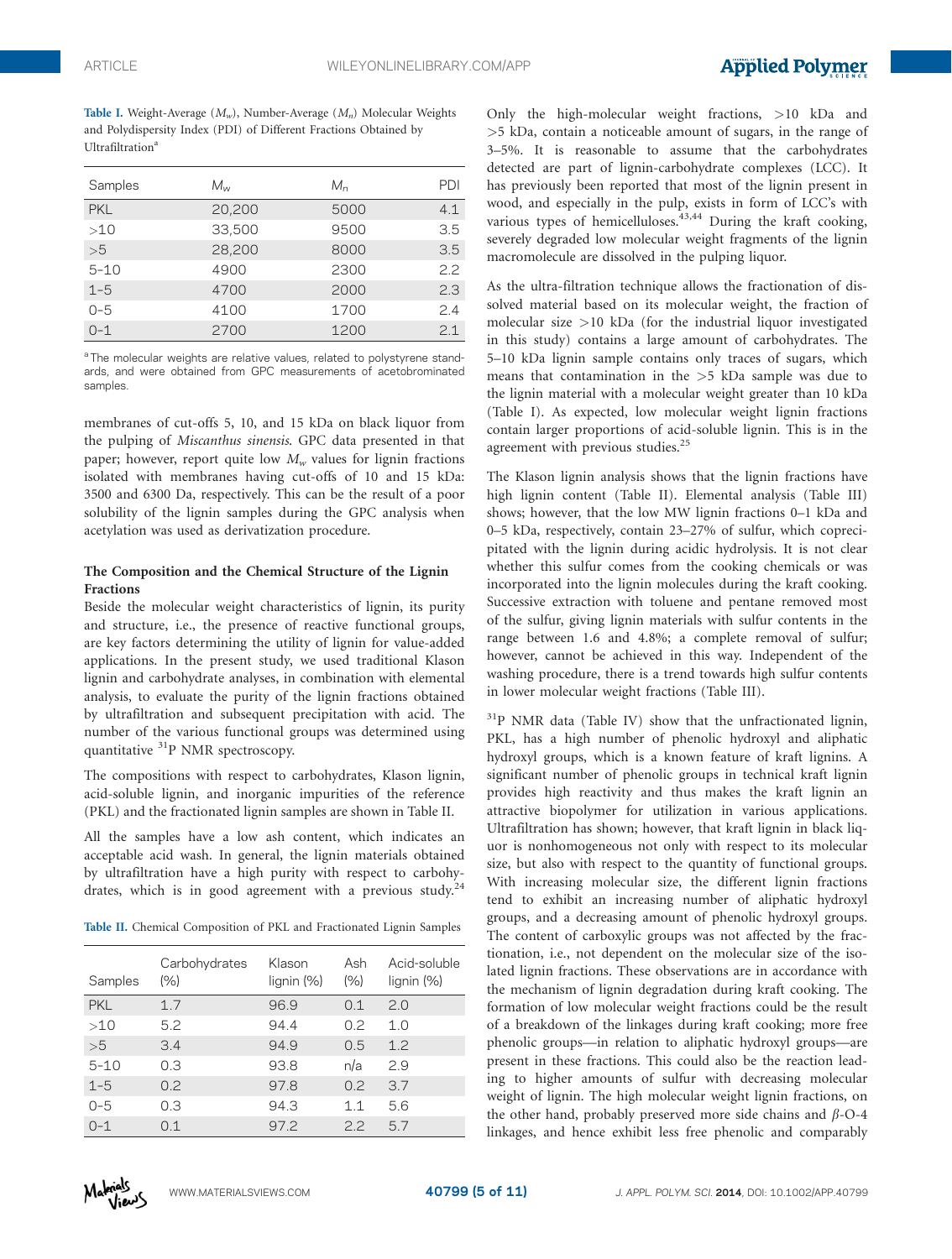|            | Before extraction (%) |     |      |     | After extraction (%) |     |      |     |
|------------|-----------------------|-----|------|-----|----------------------|-----|------|-----|
| Samples    | S                     | Ν   | С    | Н   | S                    | N   |      |     |
| <b>PKL</b> | 2.5                   | 0.1 | 64.9 | 5.5 | 1.8                  | 0.1 | 64.7 | 5.9 |
| >10        | 1.7                   | 0.1 | 62.3 | 5.1 | 1.6                  | 0.1 | 62.1 | 5.9 |
| >5         | 1.8                   | 0.1 | 64.9 | 5.3 | 1.6                  | 0.1 | 63.5 | 5.8 |
| $5 - 10$   | 2.0                   | 0.1 | 62.6 | 5.4 | 1.7                  | 0.1 | 65.1 | 6.0 |
| $1 - 5$    | 7.2                   | 0.1 | 62.1 | 5.4 | 3.0                  | 0.1 | 68.5 | 6.4 |
| $0 - 5$    | 23.0                  | 0.1 | 51.6 | 4.8 | 4.0                  | 0.1 | 66.1 | 6.3 |
| $O - 1$    | 27.1                  | 0.1 | 48.9 | 4.2 | 4.8                  | 0.1 | 63.4 | 5.9 |

Table III. Elemental Composition of PKL and Fractionated Lignin Samples

more aliphatic hydroxyls. The higher content of carbohydrates in the high MW fraction may also contribute to the observed increased content of aliphatic hydroxyls. These results are in a good agreement with previous findings based on quantitative HSQC NMR studies of kraft lignin samples obtained by a solubility-based fractionation.<sup>45</sup>

## Thermal Behavior of Kraft Lignin Fractions: Role of Molecular Weight and Structure

Thermal analyses such as TGA and differential scanning calorimetry, DSC, are useful methods for studying the physico– chemical properties of polymers. As vaporization, chemical reactions and thermal degradation are accompanied by a weight loss, TGA can be a useful tool for elucidating the physico– chemical properties of lignin. However, for isolated lignins, overall degradation is a very complex process involving the simultaneous formation/degradation of several interunit linkages, and this makes the interpretation of TGA spectra of lignins ambiguous. In the present study, we used the TGA method to compare the thermal stabilities of the lignin fractions. The thermal analysis by TGA reveals significant differences in decomposition temperatures  $(T_d)$ , defined by 5% of weight-loss of dry samples, between the lignin fractions as shown in Figure 3 and Table V.

The decomposition temperature generally increased with increasing molecular weight, with exception of the 5–10 kDa sample. The decomposition temperature of this sample was 240°C, which is higher than that of the two samples with higher

Table IV. Content of Functional Groups in PKL and Fractionated Lignin Samples

| Samples    | Aliph-OH<br>(mmol/g) | Ph-OH<br>(mmol/g) | $-COOH$<br>(mmol/g) |
|------------|----------------------|-------------------|---------------------|
| <b>PKL</b> | 2.25                 | 3.50              | 0.36                |
| >10        | 2.62                 | 2.81              | 0.52                |
| >5         | 2.33                 | 2.95              | 0.49                |
| $5 - 10$   | 1.88                 | 3.87              | 0.49                |
| $1 - 5$    | 1.37                 | 3.70              | 0.35                |
| $0 - 5$    | 1.42                 | 3.61              | 0.46                |
| $0 - 1$    | 1.25                 | 4.11              | 0.38                |

molecular weight, i.e., >10 and >5 kDa (Figure 3). The 5–10 kDa sample is the purest lignin sample as it contains less sulfur than the 0–1, 0–5, and 1–5 kDa fractions, and less carbohydrates than the high-molecular weight fraction (>5 kDa, >10 kDa) and the unfractionated lignin. This lignin fraction also has a low polydispersity (PDI 2.2), which is comparable to those of the lower MW fractions. All these factors probably resulted in the observed higher thermal stability.

The  $T_g$  of lignin is affected by factors such as molecular weight in the first place, but also by the thermal history, by the presence of low molecular weight contaminants (including water and solvents), and by crosslinking. In conventional DSC studies, the glass transition temperature  $(T_g)$  of a polymer is obtained from the second heating scan, while the initial scan (above its  $T_{g}$ ) is usually used to eliminate the thermal history stored within the polymer's glassy state. $46,47$  Kraft lignin with its amorphous nature and its propensity for hydrogen bonding interactions usually exhibits a significant enthalpy relaxation resulting in a broad endothermic peak covering its glassy region during the initial heating period in the DSC scan (Figure 4, 1st heat).

To compare the lignin fractions in the present study, heating to 150°C was selected as the annealing temperature for all samples. This choice was based on the fact that this temperature is expected to be above the  $T_{\rm g}$  for most of the lignin samples. The DSC heating curves between the 1st and 2nd heating scans are shown in Figure 4. Heat flow curves from the 1st heating run for most samples have a shape typical for lignin, except for the low MW fractions 0–1 kDa and 0–5 kDa. These two samples exhibit two obvious transition regions below the  $T_g$  of lignin as well as an endothermic peak at 117°C. The first transition is predominant and occurs between 50 and 60°C. This transition may be associated with the relaxation of lignin segments that are plasticized by trace amounts of nonbonded water. On the other hand, the smaller transition observed at around 100°C could be associated with changes in lignin molecules caused by evaporation of bonded water.<sup>48</sup> These two transitions are less obvious in other lignin fractions as they are covered by a broad endothermic peak resulting from the lignin enthalpy relaxation process. The transitions and peaks at 117°C were eliminated as a result of the 1st heating scan. The major difference between these two low MW fractions and the rest of the samples is their significantly higher sulfur content, which leads to the

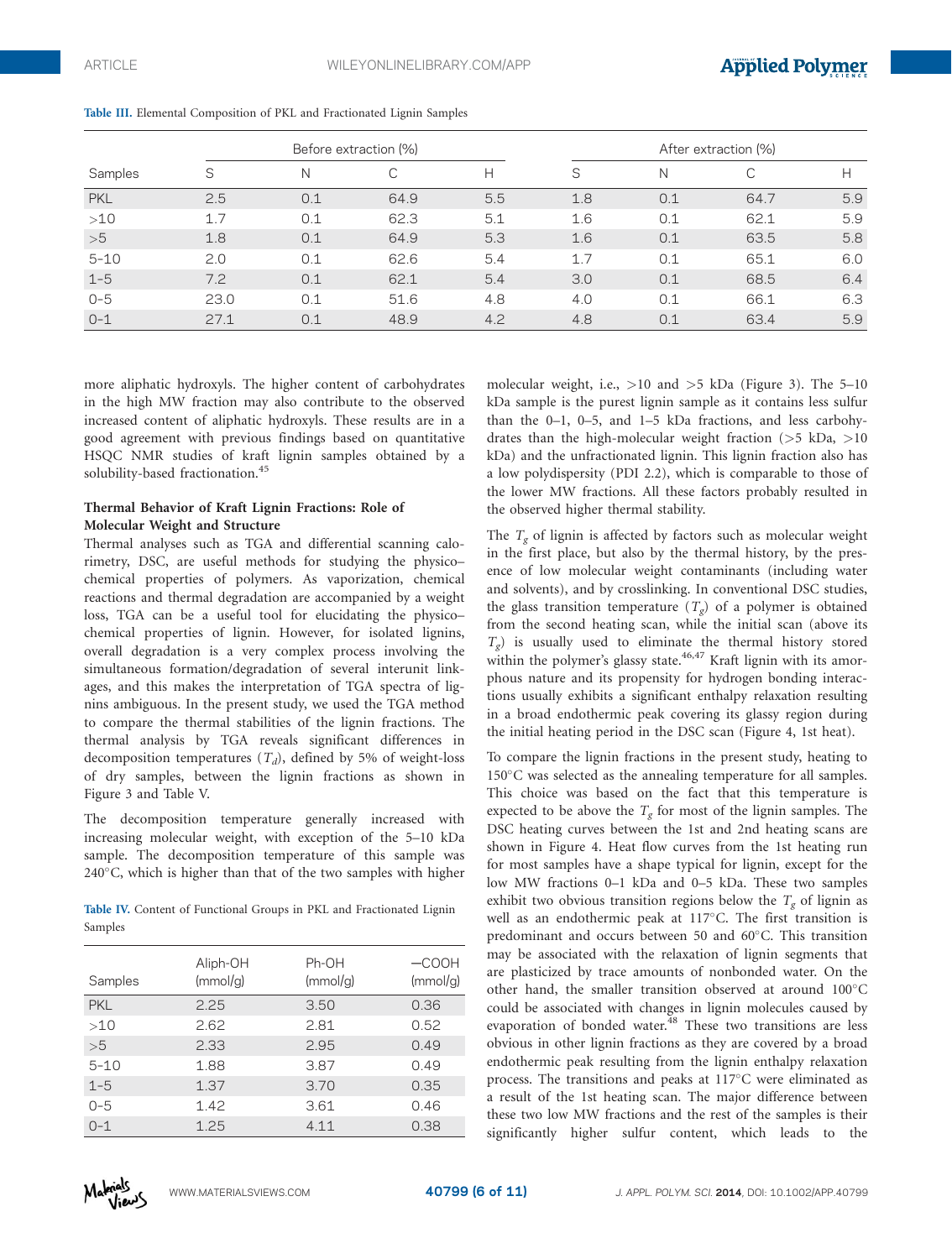

Figure 3. Result of thermo-gravimetrical (TGA) analysis of lignin fractions. Decomposition temperature was estimated at 5% of weight loss.

conclusion that the endothermic peaks in the initial DSC scan are probably due to the presence of low molecular weight sulfur-containing compounds in addition to traces of water. The  $T_e$ 's of the lignin fractions were determined as the midpoint of the heat transition of the 2nd heating run, after the thermal history of sample had been eliminated (Figure 4 and Table V).

Table V summarizes the decomposition and transition temperature data obtained by the TGA, DSC, and dynamic rheology (DMA) for unfractionated lignin and lignin fractions obtained by the ultrafiltration of kraft black liquor. Three different  $T_g$  measurement methods are demonstrated: as the midpoint of the heat capacity transition of the 2nd DSC heating scan, as a peak maximum of G and as a peak maximum of tan  $\delta$  for both 1st and 2nd heating scans. The glass transition temperatures,  $T_{g}$ , obtained for the fractionated samples lie between 70°C and 170°C (Table V). The reference sample, PKL, had a  $T_g$  of 144°C, while the >10 kDa sample had a  $T_g$ of 170°C and the 0-1 kDa sample has a  $T_g$  of 70°C. The dependence of  $T_g$  on the molecular weight has been reported earlier for lignin samples obtained by the solvent fractionation



Figure 4. Heat flow curves on the 1st and 2nd heating scans of lignin fractions and PKL lignin measured by differential scanning calorimetry (DSC).

procedure,<sup>13</sup> also indicating that  $T_g$  is highly influenced by the morphology of the polymer. As molecular weight increases, the entanglement, and consequently the rigidity of the polymer increases, resulting in the increase of  $T_{\sigma}$ . This trend can be explained by the well-known Fox-Flory equation,<sup>49,50</sup> as will be described later in the article. This variation in  $T_{\varphi}$  of kraft lignins isolated from the same black liquor illustrate the potential of ultrafiltration for isolating a specific

Table V. Decomposition and Transition Temperature Data Obtained by the TGA, DSC, and Dynamic Rheology for Unfractionated Lignin and Lignin Fractions Obtained by the Ultrafiltration of Kraft Black Liquor

|            |            |            |                               | Dynamic rheology               |                               |                             |  |  |
|------------|------------|------------|-------------------------------|--------------------------------|-------------------------------|-----------------------------|--|--|
|            | <b>TGA</b> | <b>DSC</b> |                               | Peak maximum loss modulus (G') |                               | Peak maximum tan $\delta$   |  |  |
| Samples    | $T_d$ (°C) | $T_g$ (°C) | $T_{q1}$ , (°C)<br>(1st scan) | $T_{q2}$ (°C)<br>(2nd scan)    | $T_{g1}$ , (°C)<br>(1st scan) | $T_{g2}$ (°C)<br>(2nd scan) |  |  |
| <b>PKL</b> | 215        | 144        | 149                           | 165                            | 183                           | 192                         |  |  |
| >10        | 217        | 170        | n/a                           | n/a                            | n/a                           | n/a                         |  |  |
| >5         | 190        | 159        | 158                           | 185                            | 199                           | 221                         |  |  |
| $5 - 10$   | 240        | 140        | 140                           | 155                            | 194                           | 210                         |  |  |
| $1 - 5$    | 193        | 94         | 93                            | 127                            | 147                           | 179                         |  |  |
| $0 - 5$    | 175        | 82         | 96                            | 114                            | 150                           | 165                         |  |  |
| $O - 1$    | 163        | 70         | 84                            | 97                             | 135                           | 150                         |  |  |

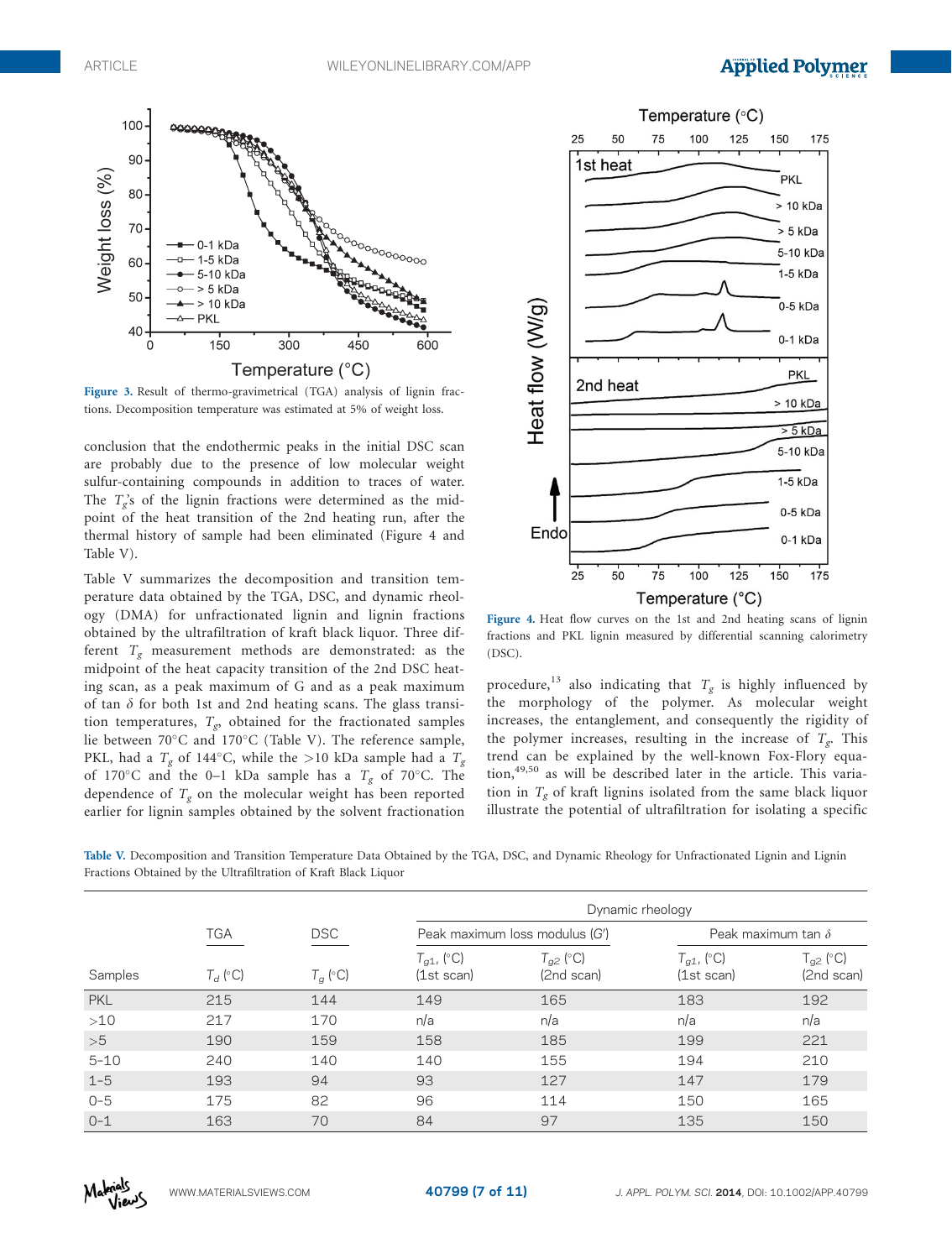

Figure 5. Dynamic rheological response of lignin powder of different molecular weight. First heat responses for unfractionated (PKL) and fractionated lignin (on the basis of MW) are demonstrated.

lignin fraction with the properties desirable for a certain application.

Although there is a clear tendency for  $T_g$  to increase with molecular weight, the exact  $T_g$  value for each fraction is quite ambiguous. This is due to the fact that nonreversible thermal events, such as condensation reactions, may take place in lignin molecules upon heating above the  $T_g$  as a result of breakage of intermolecular hydrogen bonds and increased chain mobility.48,51 In their detailed study on the molecular understanding of the way in which the polymeric properties of kraft lignin are affected by various thermal treatments, Cui et al. $51$  have shown that a significant crosslinking through a radical coupling mechanism may take place in lignin molecules when they are heated to temperatures close to their  $T_{g}$ s during the initial DSC scan. This may lead to an increase in molecular weight and polydispersity, resulting in a higher  $T_g$  observed in the second DSC scan.

# Viscoelastic Behavior and Crosslinking Tendency of Lignin Fractions

DMA analysis is known to be a more adept technique for polymer glass transition analysis. The viscoelastic responses of the dry lignin powders were thus studied using parallel-plate



Figure 6. Dynamic rheological response of membrane separated lignin. First and second heat tan  $\delta$  for PKL (reference lignin) and lignin samples with varying molecular weights are shown.



Figure 7. Fox–Flory plot for unfractionated and fractionated lignin. Glass transition temperature versus reciprocal of number average molecular weight are plotted.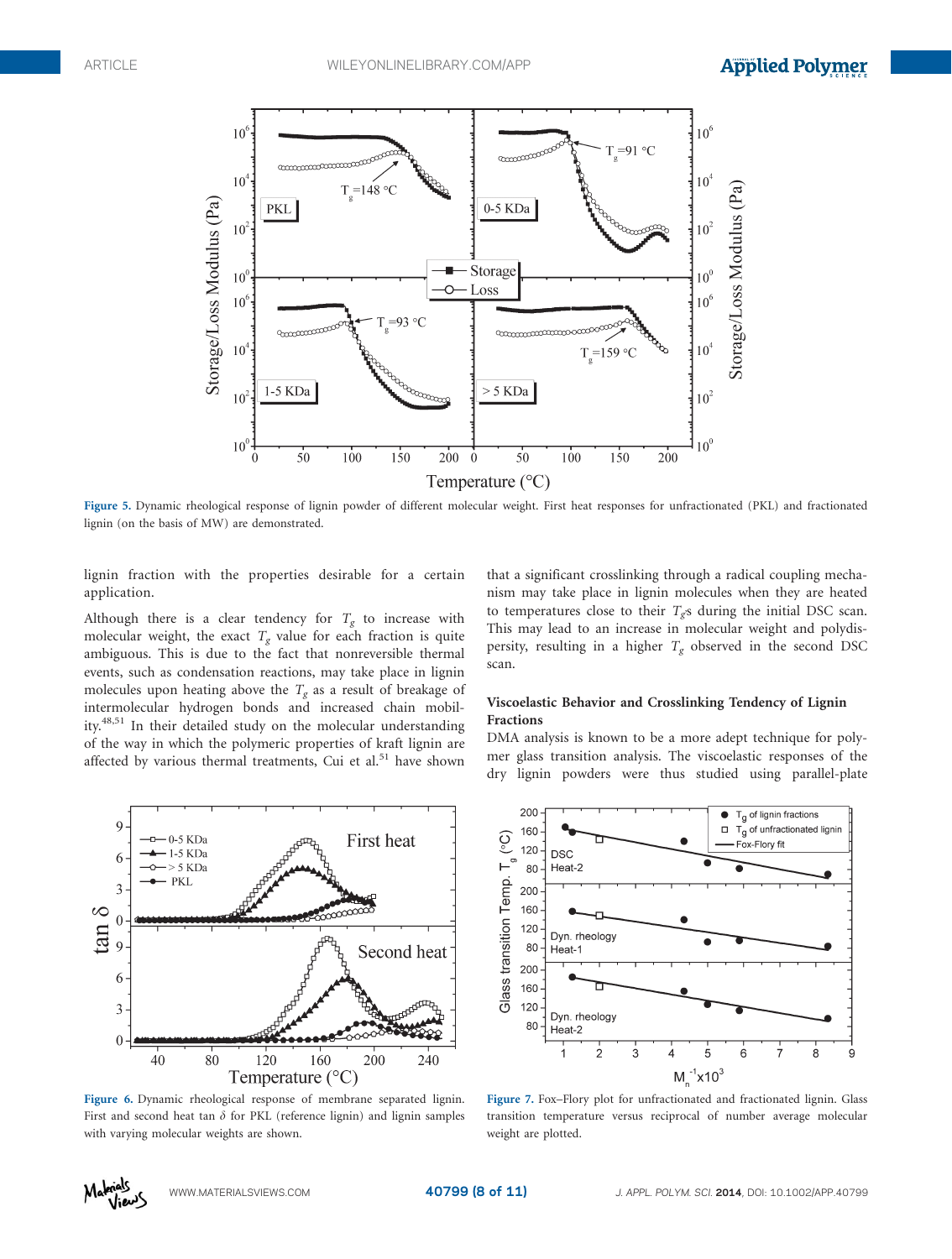| Table VI. Estimated Fox-Flory Parameters, Obtained from the Experimen- |  |  |  |
|------------------------------------------------------------------------|--|--|--|
| tal $Te$ from DSC and Dynamic Rheology                                 |  |  |  |

| Method           | Heating cycle | $T_{\alpha\infty}$ (°C) | $K_{\alpha}$        |
|------------------|---------------|-------------------------|---------------------|
| DSC <sup>1</sup> | 2nd           | 181                     | $1.4 \times 10^{5}$ |
| Dynamic rheology | 1st           | 170                     | $11 \times 10^{5}$  |
| Dynamic rheology | 2nd           | 201                     | $1.3 \times 10^{5}$ |

dynamic torsional rheology (Figures 5 and 6). The temperaturedependent evolutions of the storage  $(G')$  and the loss  $(G'')$ moduli were observed. The molecular weight had a distinct effect on the viscoelasticity of lignin, especially the  $T_{\sigma}$  (identified from the peak of  $G'$ ) and the degree of softening (identified as the change in  $G'$  across the glass transition). With increasing molecular weight,  $T_e$  increased—indicating a trend similar to that shown by the DSC analysis (Figure 4 and Table V). Moreover, <sup>31</sup>P NMR data (Table IV) show that the higher molecular weight fractions had higher proportions of aliphatic  $-\text{OH}$ groups are compared to the lower MW fractions: aliphatic -OH groups are more capable of intermolecular hydrogen bonding and generate a greater mobility restriction.<sup>52,53</sup>

The lignin glass-rubber transition—the change in  $G'$  from the glassy to the rubbery phase—was associated with significant softening. Differences in the molecular weight clearly affected the degree of softening also. Unfractionated lignin (PKL) showed a drop in  $G'$  of one decade across the glass transition; lower molecular weight fractions softened more (up to a  $G$ drop of 5 decades for 0–5 kDa and 1–5 kDa) and the high molecular weight fraction hardly softened (a  $G'$  drop of less than 2 decades for the >5 kDa fraction) and never reached the rubbery plateau within the experimental temperature range. The absence of rubbery plateau for PKL and high MW fractions indicates that the lignin in high MW fractions are more condensed (have a higher effective crosslink density) than in the low MW fraction. This response is, again, rationalized on the basis of more efficient intermolecular hydrogen bonding in the high MW fractions because of the presence of more aliphatic hydroxyl groups in the lignin molecules as well as due to the presence of larger quantity of carbohydrates in them.

A rubbery plateau region is indicative of the effective crosslink density in the polymer.<sup>54</sup>After the drop that the storage modulus took in the glass transition region, it became almost constant for 1–5 kDa sample within a temperature region between 150 and 200°C. For the 0-5 kDa lignin fraction an additional high-temperature crosslinking reaction was observed during the rubbery plateau phase indicated as a peak in  $G'$  at around 180°C. This fraction has a higher amount of sulfur in it than high MW lignin and the 1–5 kDa fraction, which could have some effect on increased reactivity. The loss modulus dominated in the rubbery plateau phase for these samples.

A lower crosslink density, as in case of the low MW fractions 0–5 kDa and 1–5 kDa, leads to a well-defined lower rubbery plateau modulus and a higher flow at high temperature.<sup>54</sup> This is extremely important in the thermal processing of lignin, where melt-flow is required as the first step, e.g., fiber spinning. Higher flow is required for optimum melt extrusion and spinning.

Figure 6 shows the tan  $\delta$  of the first and second heat scans of the lignin samples. Although,  $T_g$ 's can be obtained from the peak of  $G'$  (Figure 5), the peak of tan  $\delta$  also presents a popular way to determine  $T_{g}$ . The peak tan  $\delta$ -temperature showed a prominent shift to a higher temperatures from the 1st to the 2nd heating scan, presumably due to the temperature-induced crosslinking of the lignin by aryl ether linkage formation between two phenylpropane units.<sup>48</sup> It is also evident in the tan  $\delta$  profile of 2nd heating scan of the 0–5 kDa sample that there is, again, another minor transition at around 240°C. This is due to additional high-temperature crosslinking reaction. This transition is also weakly visible in the 1–5 kDa specimen. Intriguingly, this high-temperature transition was not prominent in unfractionated and >5 kDa lignin fractions. This perhaps indicates a higher reactivity of the low MW lignin fractions, containing also higher amount of sulfur, than of the higher MW fraction. In unfractionated lignin, the higher molecular weight fraction dominated the viscoelastic responses and the additional high- temperature crosslinking was not visible.

The Fox–Flory equation is one of the most widely used relations to explain polymer glass transition dependence on molecular weight:

$$
T_g\!=\!T_{g\infty}\!-\frac{k_g}{M_n}
$$

where  $T_g$  is the glass transition temperature of any fraction,  $M_n$ : the number average molecular weight of that fraction;  $T_{\text{g}\infty}$ :  $T_{g}$ of the material at infinite molecular weight; and  $k_g$ : parameter explaining the molecular weight dependence of  $T_g$  for the given material.<sup>50,55,56</sup>

Figure 7 shows the fit for the  $T_{\rm g}$  values obtained from DSC and DMA according to the Fox–Flory equation; delineated Fox– Flory parameters are compiled in Table VI.

Experimental  $T_g$  data show a reasonable agreement with the Fox–Flory prediction (Figure 7), exhibiting coefficients of determination of 0.944 for DSC, 0.887 for DMA heat-1, and 0.966 for DMA heat-2. The observed scatter in the data is due to the differences in the chemical nature of the fractions that is not explained by the Fox–Flory relation, which only predicts the effects of molecular weight change on the  $T_g$ . The  $T_g$  of unfractionated PKL sample lies within the regression in each case.  $T_{\text{g}\infty}$  and  $k_{g}$  provide an indication of the stiffness of the polymer chains and relates to the effective crosslink density; materials with higher  $T_{g\infty}$  provide higher  $k_g$ , indicating a stiffer polymeric system. Furthermore,  $k_g$  relates to the polarity and the abundance of chain ends; the lower the number of chain ends (i.e., higher crosslink density), the lower is the free volume, resulting in higher polymer stiffness.<sup>50</sup> The DMA data show this trend. The 2nd heat  $T_{\text{geo}}$ , as well as  $k_g$  increase as compared to the corresponding 1st heat parameters, reaffirming the increased crosslink density in lignin samples due to exposure to high temperatures.

The thermal analyses by DSC and DMA reveal significant differences in the glass-transition temperatures  $(T_g)$  between the lignin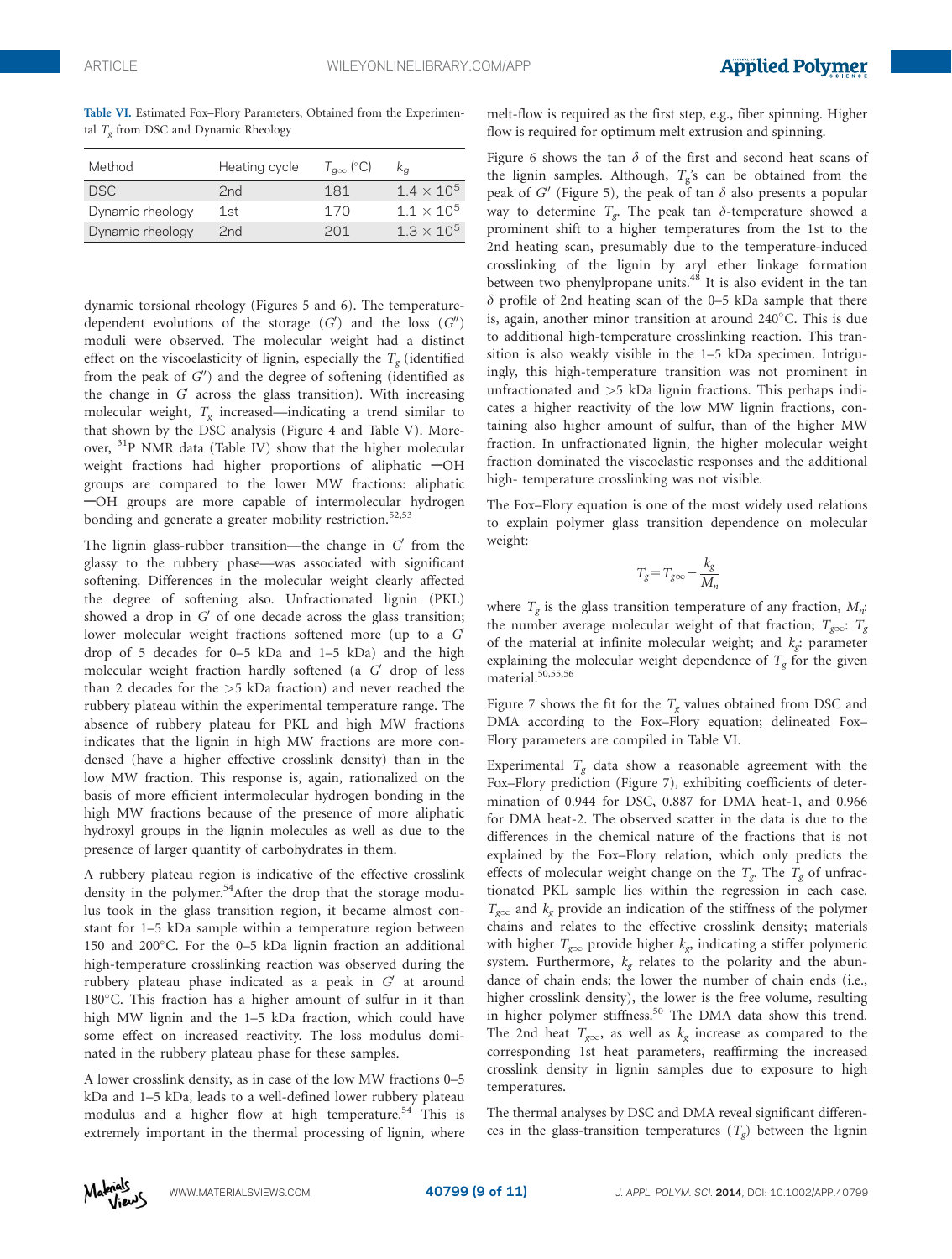fractions. At the same time, the tendency for  $T_g$  increase with increased molecular weight is obvious for each applied method. The shift in  $T_{\sigma}$  to higher values from the 1st to the 2nd heating run, measured from both, the G-peak and the tan  $\delta$  peak, were similar, indicating the validity of the applied detection techniques.

DMA is an efficient tool for evaluating the behavior of lignin samples during various thermal processing reactions, e.g., for screening the spinnability of a lignin sample and predict its spinning temperature, as will be described elsewhere (Chowdhury et al., unpublished results).<sup>57</sup> It is evident based on the data presented in here, that the 0–5 kDa and 1–5 kDa molecular weight fractions, having good high-temperature flows and crosslinking capabilities, are most probably spinnable and should produce continuous fibers. Unfractionated, PKL, and >5 kDa molecular weight fractions, on the other hand, do not soften sufficiently for continuous spinning, and the addition of plasticizers or a chemical modification of the lignin may be required prior to thermal processing.

#### **CONCLUSIONS**

- 1. Ultrafiltration of industrial black liquor enables the efficient fractionation of kraft lignin in accordance with molecular weight cut-offs of membranes. Only higher MW fractions, e.g., >5 kDa, contain a noticeable amount (3–5%) of sugars. The lower MW fractions have significantly higher contents of sulfur than the high MW fractions.
- 2. The lignin fractions had different amounts of functional groups, which correlated with their MW—with decreasing molecular size, the lignin fractions tend to contain more phenolic hydroxyl groups, and fewer aliphatic hydroxyl groups. The content of carboxylic groups was not affected by fractionation.
- 3. The thermo-mechanical properties of lignin fractions showed a good correlation with their molecular weight. By fractionation it may be possible to tailor the  $T_g$  of lignin—  $T_g$ 's between 70°C and 170°C were obtained. This was confirmed by analyses using both, the DSC and DMA method.
- 4. The  $T_{g}$ 's obtained from DSC and DMA followed the Fox-Flory equation; the Fox–Flory parameters showed that high temperature exposure increased crosslink density in the lignin samples.
- 5. DMA method showed that low-molecular weight lignin fractions exhibit good flow behaviors as well as hightemperature crosslinking capability. Experimental data suggest that these fractions are suitable for e.g., melt spinning and should produce continuous fibers as a single component. Unfractionated and high molecular weight fractions  $(e.g., >5 kDa)$ , on the other hand, do not soften sufficiently for continuous spinning.

### ACKNOWLEDGMENTS

Knut and Alice Wallenberg foundation in association with the Wallenberg Wood Science Center (WWSC). The Swedish Institute (Baltic Sea cooperation program, project 001-3053). The Gunnar Sundblad Research Foundation. Cost Action FP1105 Wood CellNet

#### AUTHOR CONTRIBUTIONS

Dr. Sevastyanova O.: Planned the research, performed molecular weight (at URTV, Italy) and thermal analyses TGA, DSC (at UBC, Canada), coordinated the communication between coauthors in Sweden, Canada and Italy and wrote the manuscript. Ms. Helander M.: Helped with ultrafiltration experiment, performed chemical composition and elemental analysis, contributed to the writing of manuscript. Dr. Chowdhury S.: Performed the Dynamic rheology (DMA) analysis, wrote the part of the manuscript dealing with DMA analysis and the application of the Fox–Flory theory to the lignin fractions, contributed to the discussion related to the thermal properties of lignin. Dr. Lange H.: Helped with the molecular weight analysis, contributed to the discussions related to the 31P NMR analysis, participated in the writing of the manuscript. Dr. Wedin H.: Performed the ultrafiltration experiment and the extraction of lignin fractions. Dr. Chang L.: Performed the 31P NMR analysis. Prof. Ek M.: Encouraged to undertake of the present study, participated in the evaluation of results and discussions. Prof. Kadla J.F.: Advised on the studies of the thermal properties of lignin and lignin fractions, participated in the evaluation of results and discussions (hosted Dr. Sevastyanova at his Laboratory of Advanced Biobased Materials at UBC, Vancouver, Canada during July–August 2012. This visit was financially supported by the The Gunnar Sundblad Research Foundation). Prof. Crestini C.: Advised on the studies of the molecular weight and chemical structure of lignin and lignin fractions, participated in the evaluation of the results and discussions (hosted Dr. Sevastyanova at her laboratory at University 'Tor Vergata', Rome, Italy during the February 2013. This visit was financially supported by the Cost Action FP1105 Wood CellNet). Prof. Lindström M.E.: Supervised the research, advised on the design of the ultrafiltration experiment and the isolation of lignin fractions, participated in the evaluation of the results and discussions.

#### **REFERENCES**

- 1. Connor, E. TAPPI J, Bonus issue, 2008, 4.
- 2. Pye, E. K. In Biorefineries—Industrial Processes and Products; Kamm, B., Gruber, P. R., Kamm, M., Eds.; Wiley-VCH Verlag GmbH & Co. KGaA: Weinheim, Germany, 2006; Vol. 2, p. 165.
- 3. [Lin, S. Y.; Detroit, W. In Chemical Heterogeneity of Techni](https://www.researchgate.net/publication/284620023_Chemical_heterogeneity_of_technical_lignins-its_significance_in_lignin_utilization_International_Symposium_on_Wood_and_Pulping_Chemistry?el=1_x_8&enrichId=rgreq-198a559fbb1d7221abb26f8bc2f04edc-XXX&enrichSource=Y292ZXJQYWdlOzI2MTc2OTg0OTtBUzoxNDQ1MDUwODA2NTE3NzdAMTQxMTQ2NDEwNDcyMg==)[cal Lignins: Its Significance in Lignin Utilization, Proceed](https://www.researchgate.net/publication/284620023_Chemical_heterogeneity_of_technical_lignins-its_significance_in_lignin_utilization_International_Symposium_on_Wood_and_Pulping_Chemistry?el=1_x_8&enrichId=rgreq-198a559fbb1d7221abb26f8bc2f04edc-XXX&enrichSource=Y292ZXJQYWdlOzI2MTc2OTg0OTtBUzoxNDQ1MDUwODA2NTE3NzdAMTQxMTQ2NDEwNDcyMg==)[ings of the 1st International Symposium on Wood and](https://www.researchgate.net/publication/284620023_Chemical_heterogeneity_of_technical_lignins-its_significance_in_lignin_utilization_International_Symposium_on_Wood_and_Pulping_Chemistry?el=1_x_8&enrichId=rgreq-198a559fbb1d7221abb26f8bc2f04edc-XXX&enrichSource=Y292ZXJQYWdlOzI2MTc2OTg0OTtBUzoxNDQ1MDUwODA2NTE3NzdAMTQxMTQ2NDEwNDcyMg==) [Pulping Chemistry, Stockholm, Sweden, June 9–12, 1981,](https://www.researchgate.net/publication/284620023_Chemical_heterogeneity_of_technical_lignins-its_significance_in_lignin_utilization_International_Symposium_on_Wood_and_Pulping_Chemistry?el=1_x_8&enrichId=rgreq-198a559fbb1d7221abb26f8bc2f04edc-XXX&enrichSource=Y292ZXJQYWdlOzI2MTc2OTg0OTtBUzoxNDQ1MDUwODA2NTE3NzdAMTQxMTQ2NDEwNDcyMg==) [44–52; SPCI: Stockholm, 1981.](https://www.researchgate.net/publication/284620023_Chemical_heterogeneity_of_technical_lignins-its_significance_in_lignin_utilization_International_Symposium_on_Wood_and_Pulping_Chemistry?el=1_x_8&enrichId=rgreq-198a559fbb1d7221abb26f8bc2f04edc-XXX&enrichSource=Y292ZXJQYWdlOzI2MTc2OTg0OTtBUzoxNDQ1MDUwODA2NTE3NzdAMTQxMTQ2NDEwNDcyMg==)
- 4. Glasser, W. G.; Kelley, S. S. In Concise Encyclopedia of Polymer Science and Engineering; Kroschwitz, Ed.; Wiley: New York, 1990; p. 544.
- 5. Sjöström, E. In: Wood Chemistry: Fundamentals and Applications; Academic Press: Orlando, 1981; Chapter 7, pp.124–139.
- 6. Loutfi, H.; Blackwell, B.; Uloth, V. Tappi J. 1991, 74, 203.